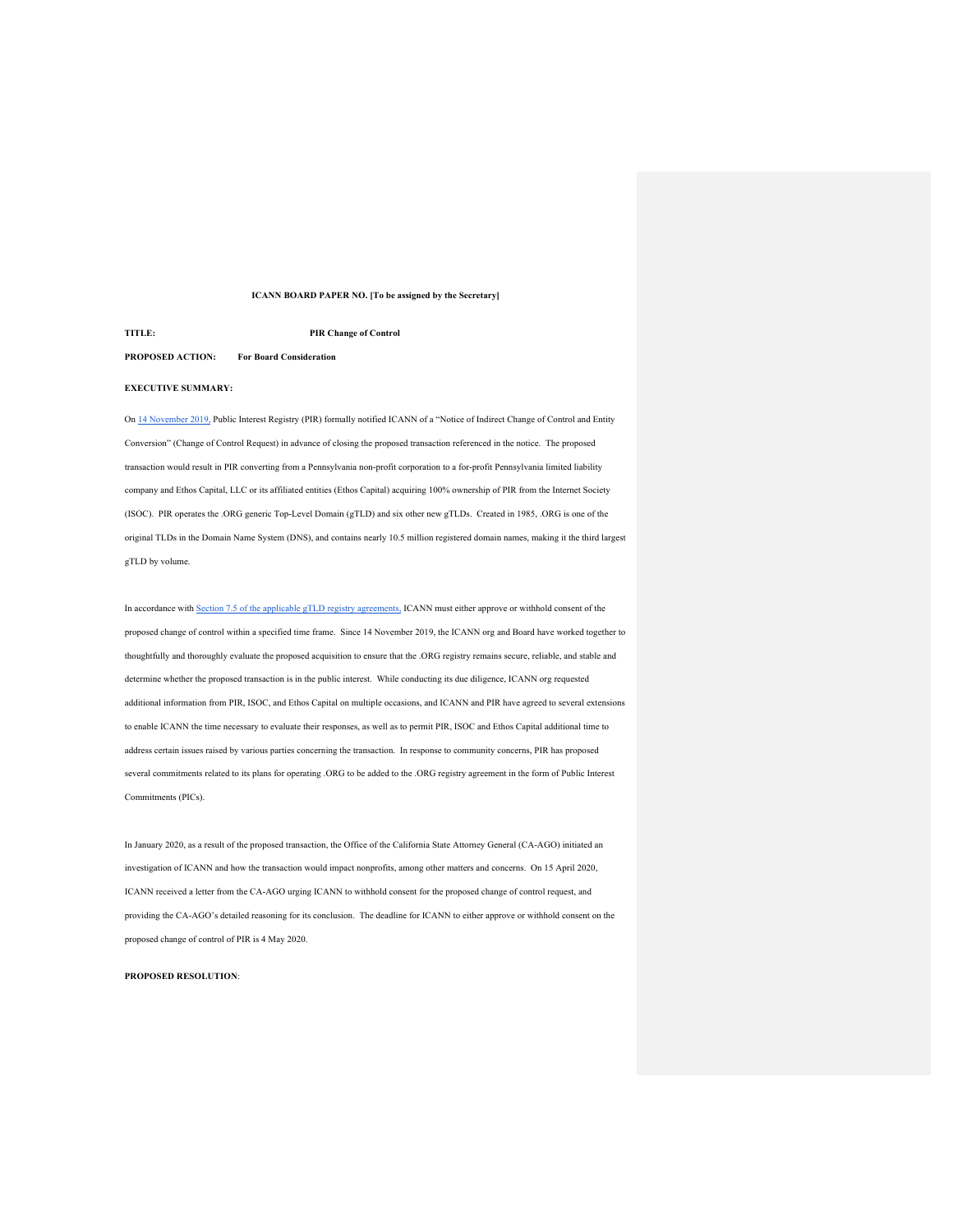Whereas, Public Interest Registry (PIR) is currently a non-profit organization incorporated in the State of Pennsylvania, and serves as the registry operator for seven top-level domains: .ORG, .ONG, .NGO; .xn--c1avg (Cyrillic script); .xn--i1b6bla6a2e (Devanagari script); .xn--nqv7f (Chinese 2-character script); and .xn-nqv7fs00ema (Chinese 4-character script). PIR has a registry agreement with ICANN for each of these seven TLDs (PIR's Registry Agreements).

Whereas, on 13 November 2019, PIR announced that the Internet Society (ISOC), PIR's parent organization, had reached an agreement with Ethos Capital, under which Ethos Capital or its affiliated entities (collectively, Ethos Capital) will ultimately acquire PIR and all of its assets from ISOC. On 14 November 2019, PIR formally notified ICANN of a change of control in advance of closing the proposed transaction.

Whereas, Section 7.5 of PIR's Registry Agreements with ICANN require that PIR seek ICANN's written approval for the change of control, and that ICANN must not unreasonably withhold that approval. Section 7.5 of PIR's Registry Agreements also gives ICANN the right to request additional information from PIR regarding the proposed transaction.

Whereas, ICANN and PIR have mutually agreed to five extensions of time within which ICANN must respond to the PIR change of control notification. ICANN is obligated to provide PIR a response by 4 May 2020.

Whereas, following ICANN's receipt of formal notice of PIR's change of control request, at the direction of the ICANN Board, ICANN org has conducted extensive due diligence on the proposed transaction in order to understand whether it would be reasonable under PIR's Registry Agreements for ICANN to either approve or withhold consent to the proposed change of control. ICANN org has on three occasions requested additional information from PIR (on 9 December 2019, 19 February 2020, and 3 April 2020) and in each instance PIR provided written responses to ICANN org. Each of ICANN org's requests is publicly available. PIR's responses have also been made publicly available to the extent that PIR has consented to such public disclosure. The ICANN Board has access to all nonpublic information provided by PIR to ICANN org.

Whereas, in response to ICANN org's final set of questions, PIR provided ICANN with an updated draft of proposed Public Interest Commitments (PICs) for the .ORG Registry to try to address some of the key commitments being made to the .ORG community and other interested parties. This updated draft PIC was made available on icann.org for public consideration. After consideration of additional input on the PICs, PIR identified that it would be willing to make further modifications in order to support ICANN's enforcement powers and clarify the role of the proposed "Stewardship Council".

Whereas, in January 2020, the Office of the Attorney General of the State of California (CA-AGO) requested information from ICANN regarding the proposed transfer of PIR from ISOC to Ethos Capital in order to "analyze the impact to the nonprofit community including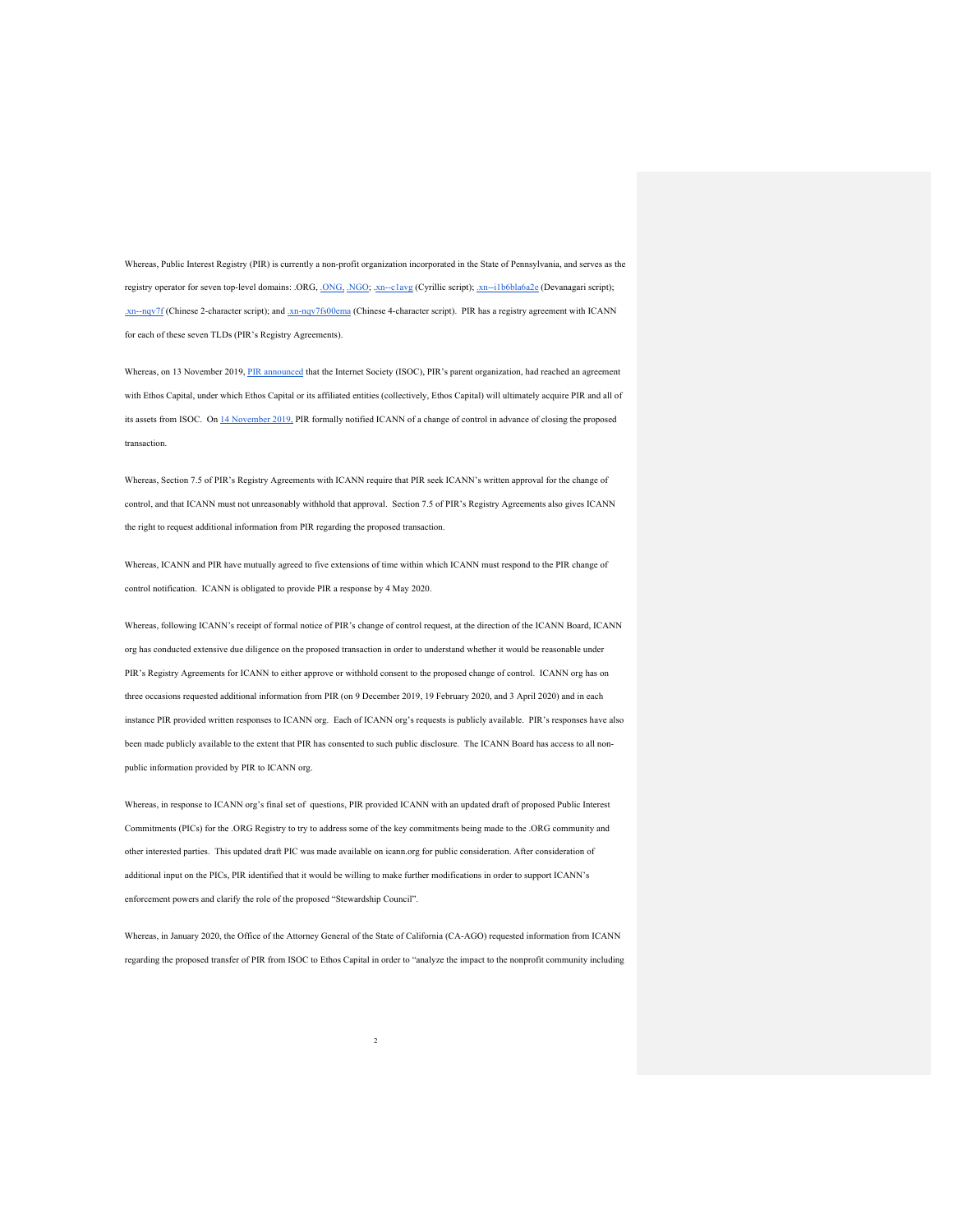ICANN." ICANN is a California not-for-profit public benefit corporation, and the CA-AGO is responsible for supervising not-for-profit organizations in California.

Whereas, on 15 April 2020, ICANN received a letter from the CA-AGO "urg[ing] ICANN to reject the transfer of control over the .ORG Registry" and advising ICANN that "ICANN must exercise its authority to withhold approval." The CA-AGO cited numerous factors, including the size of the .ORG registry, the unique nature of the .ORG registry, the CA-AGO's conclusion that many questions remain unanswered by PIR, and the unknown nature of Ethos Capital, its range of proposed subsidiaries and its investors, a lack of transparency regarding Ethos Capital's future plans and the financial impact of a \$360 million loan necessary to complete the transaction. The CA-AGO also questioned the financial viability and potential for failure of the .ORG registry in the future. The CA-AGO provided its reasoning for how these factors supported its assessment and how the CA-AGO considered this in light of its understanding of ICANN's Articles of Incorporation and Bylaws. The CA-AGO declared California's public interest in the .ORG registry running as a home for noncommercial entities, and that this public interest would be better served by withholding approval of the change of control. The CA-AGO declared that it would take "whatever action necessary to protect . . . the nonprofit community."

Whereas, the ICANN Board has been active in its oversight of ICANN org's evaluation of PIR's change of control request. The Board has: received regular updates on ICANN org's review of the request as well as the status of the CA-AGO's investigation of ICANN; overseen ICANN org in its continued engagement with PIR to obtain additional information; had all of PIR's responses (non-public and public) made available for review; received a petition from protesters outside of ICANN's Los Angeles offices during the Board's January 2020 Board workshop; engaged with the ISOC Board of Directors for information from ISOC's perspective; convened a public forum in March 2020 during ICANN67 to hear the ICANN community's concerns; and considered the PICs that PIR proposes for inclusion in the .ORG Registry Agreement and requested ICANN org to make a public notice over the same. The Board has received 30 briefings from ICANN org on this issue, representing at least 50 hours of scheduled meetings. Each Board member also devoted substantial time to prepare for these briefings. The collective Board hours devoted in preparation for this decision count in the thousands.

Resolved (2020.04.xx.xx), the ICANN Board directs ICANN's President and CEO to withhold ICANN's consent to PIR's Change of Control Request pursuant to Section 7.5 of PIR's Registry Agreements, thereby rejecting PIR's request. The Board finds the withholding of consent is reasonable in light of the balancing of all of the circumstances addressed or discussed by the Board.

Resolved (2020.04.xx.xx), the above decision is without prejudice to PIR to submit a new notice of indirect change of control and entity conversion for consideration if PIR successfully achieves an entity conversion approval in Pennsylvania through the Pennsylvania Court, which the ICANN Board and org will consider when evaluating any new notice.

3

## **PROPOSED RATIONALE:**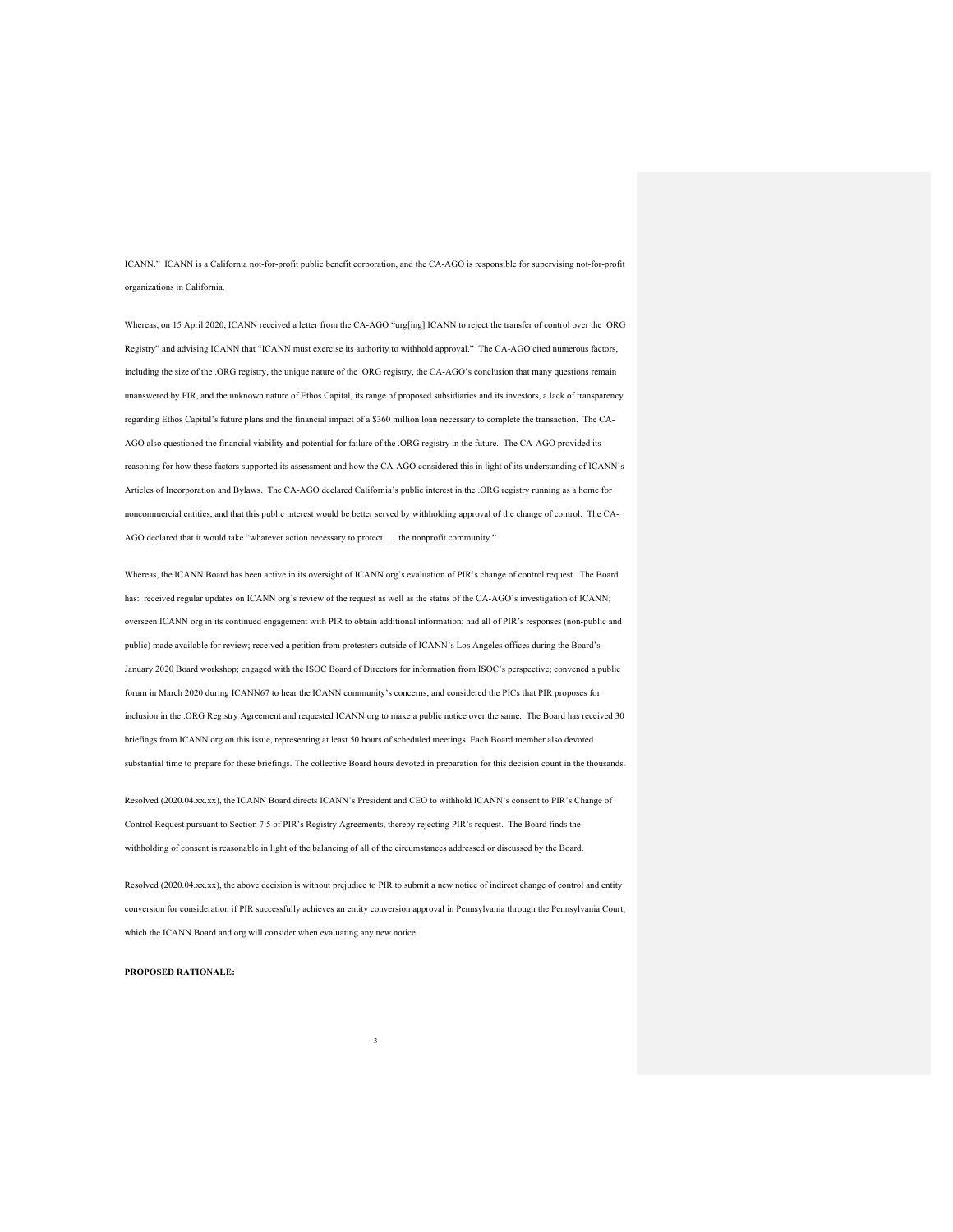The Board's action in withholding consent for the change of control of Public Interest Registry (PIR) pursuant to the terms of PIR's Registry Agreements is both reasonable and in the public interest. The Board was presented with a unique and complex situation – a request to approve a fundamental change of control over one of the longest-standing and largest registries, that also includes a change in corporate form from a viable not-for-profit entity to a for-profit entity with a US\$360 million debt obligation, and with new and untested community engagement mechanisms relying largely upon ICANN contractual compliance enforcement to hold the new entity accountable to the .ORG community. ICANN is being asked to agree to contract with a wholly different form of entity; instead of contracting with the mission-based not-for-profit that has responsibly operated the .ORG registry for nearly 20 years, with the protections for its own community embedded in its mission and status as a not-for-profit entity. If ICANN were to consent, ICANN would have to trust that the new proposed for-profit entity that no longer has the embedded protections that come from not-for-profit status, which has fiduciary obligations to its new investors and is obligated to service and repay US\$360 million in debt, would serve the same benefits to the .ORG community.

While PIR's current parent entity, the Internet Society (ISOC), would obtain a US\$1 billion endowment to secure its future through the proposed transaction, that is not within the scope of ICANN's consideration. The valuation of PIR is notable; in 2002, ISOC was awarded the ability to operate the .ORG registry through a purpose-built non-profit developed to support the unique nature of the .ORG community. PIR's responsible operation of the .ORG registry since that time created this US\$1 billion value, value that ISOC is looking to realize through engaging in a transaction that will result in the conversion of PIR into a profit-making entity. The ICANN Board has considered the reasonableness of consent to the change of control as it relates to the new form of entity ICANN is asked to contract with for the registry agreements themselves, including in light of ICANN's mission to support and enhance the security, stability and resiliency of the Internet's unique identifiers. The ICANN Board understands that while technically ICANN will still hold a contract with PIR, the changes in the form of that entity are of meaningful significance to the Board's consideration of the Change of Control Request. On the whole, the ICANN Board determines that the public interest is better served in withholding consent as a result of various factors that create unacceptable uncertainty over the future of the third largest gTLD registry.

The ICANN Board's action should not be read to provide any commentary on the propriety of for-profit entities operating gTLD registries, nor as any prohibition or judgment on the role of private equity firms controlling registry operators. The considerations in front of the Board here are specific to this transaction, particularly in light of the long-standing history of the .ORG registry.

4

**Background**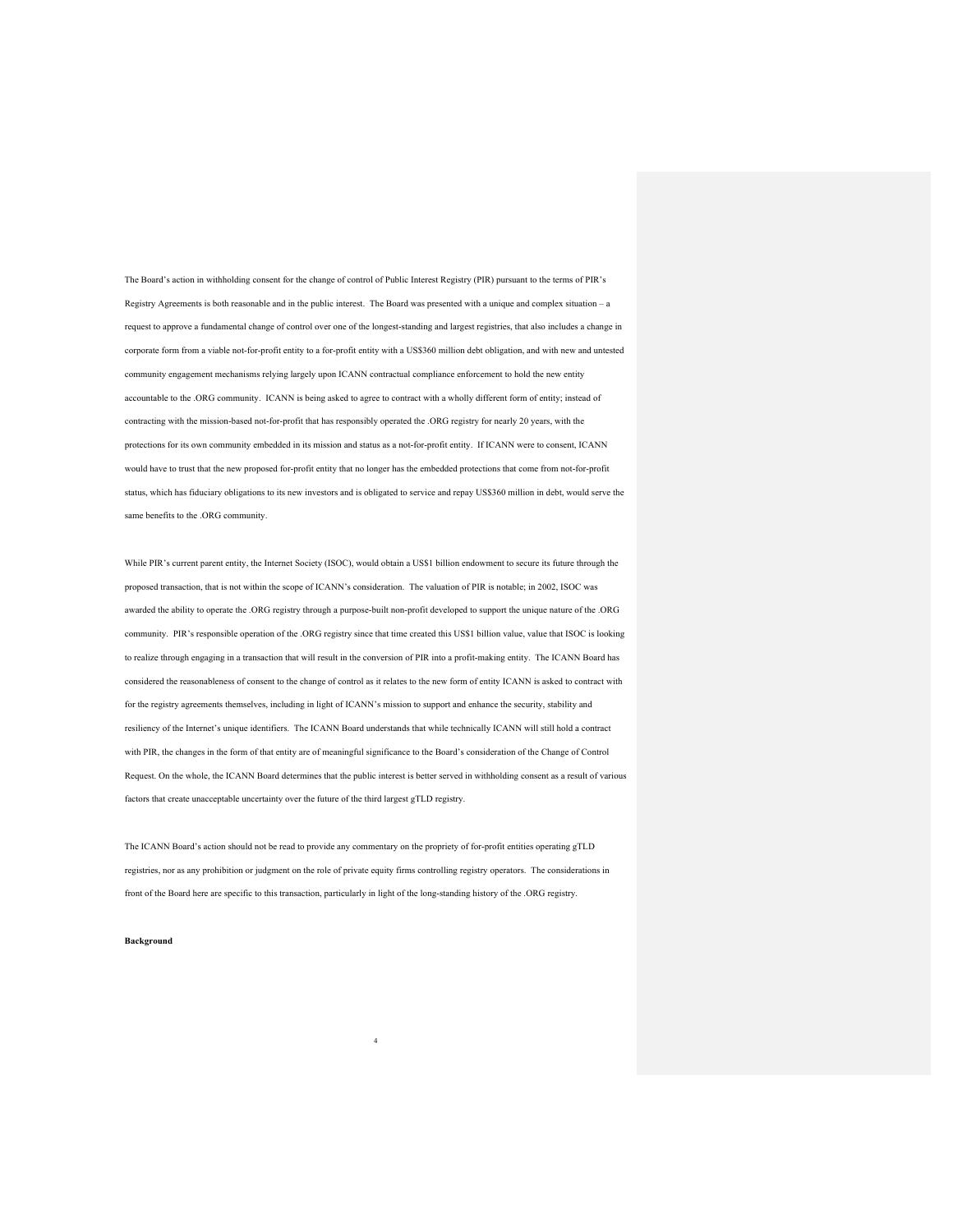Created in 1985, .ORG is one of the original TLDs in the Domain Name System (DNS). In 2002, through a competitive bidding process conducted by ICANN, ICANN selected a proposal submitted by ISOC to establish a wholly owned subsidiary, PIR, to serve as the .ORG registry operator, which PIR has been since 2003. ISOC is the sole member of PIR. Prior to 2003, .ORG was operated by VeriSign, Inc (previously Network Solutions, Inc.), the registry operator of the .COM and .NET gTLDs. PIR is the registry operator for seven gTLDs in total. In addition to .ORG, it operates .ONG, .NGO, .xn—c1avg (Cyrillic script),  $\overline{x}$ n—i1b6bla6a2e (Devanagari script),  $\overline{x}$ n—nqv7f (Chinese 2-character script), and .xn-nqv7fs00ema (Chinese 4-character script). Since its establishment, PIR has operated as a non-profit organization, incorporated in the State of Pennsylvania.

In winning the bid to operate .ORG, ISOC purpose-built the not-for-profit entity, PIR, to serve the needs of the .ORG registry and the noncommercial community. PIR represents its mission as "for the benefit of [its] end user consumers and the Internet as a whole". Under U.S. tax regulations, PIR was established as a "Supporting Organization" to ISOC, which has obligated PIR to act in support of ISOC as well as ISOC's mission. PIR contributes a portion of its revenue every year to ISOC; for 2018, the most recent year reported, PIR provided over US\$48 million to ISOC while also serving PIR's mission through "improv[ing] the stability and security of the .ORG registry and deliver[ing] a robust Education and Outreach program that enlightens non-profits and NGOs". PIR holds itself out as "entrusted by millions to operate in the public interest" and "refus[ing] to compromise [its] ethical standards for the sake of expediency, popularity or profitability." This is the entity that has responsibly served as the registry operator and steward for the .ORG (and other) registries since 2002. PIR's Registry Agreements are between ICANN and PIR. PIR's most recent U.S. tax filing for 2018 report nearly US\$95 million in revenue, with nearly US\$50 million of that revenue distributed as grants in service of PIR's mission.

#### **Timeline of events**

On 13 November 2019, PIR announced that ISOC, its parent organization, had reached an agreement with Ethos Capital, under which Ethos Capital will acquire PIR and all of its assets from ISOC. The proposed transaction would result in PIR converting from a Pennsylvania non-profit corporation to a for-profit Pennsylvania limited liability company and Ethos Capital acquiring 100% ownership of PIR from the Internet Society (ISOC). Ethos Capital envisions a "new" PIR, which would convert from its historical not-for-profit status to a for-profit entity controlled by a private capital firm. Through the proposed transaction, ISOC – with which ICANN does not have a contract for any of the registries that PIR operates – would receive U.S.\$1 billion as an endowment for its future. Upon completion of the transaction, PIR would no longer have the obligation to provide support to ISOC or serve any other charitable purpose, but instead would be subject to a US\$360 millon debt obligation to service in support of the Ethos/PIR transaction. PIR would convert into a new for-profit entity (if authorized by the relevant regulatory authorities) that would be responsible for contracting with ICANN for the operation of the PIR registries. The current iteration of the not-for-profit PIR would no longer exist.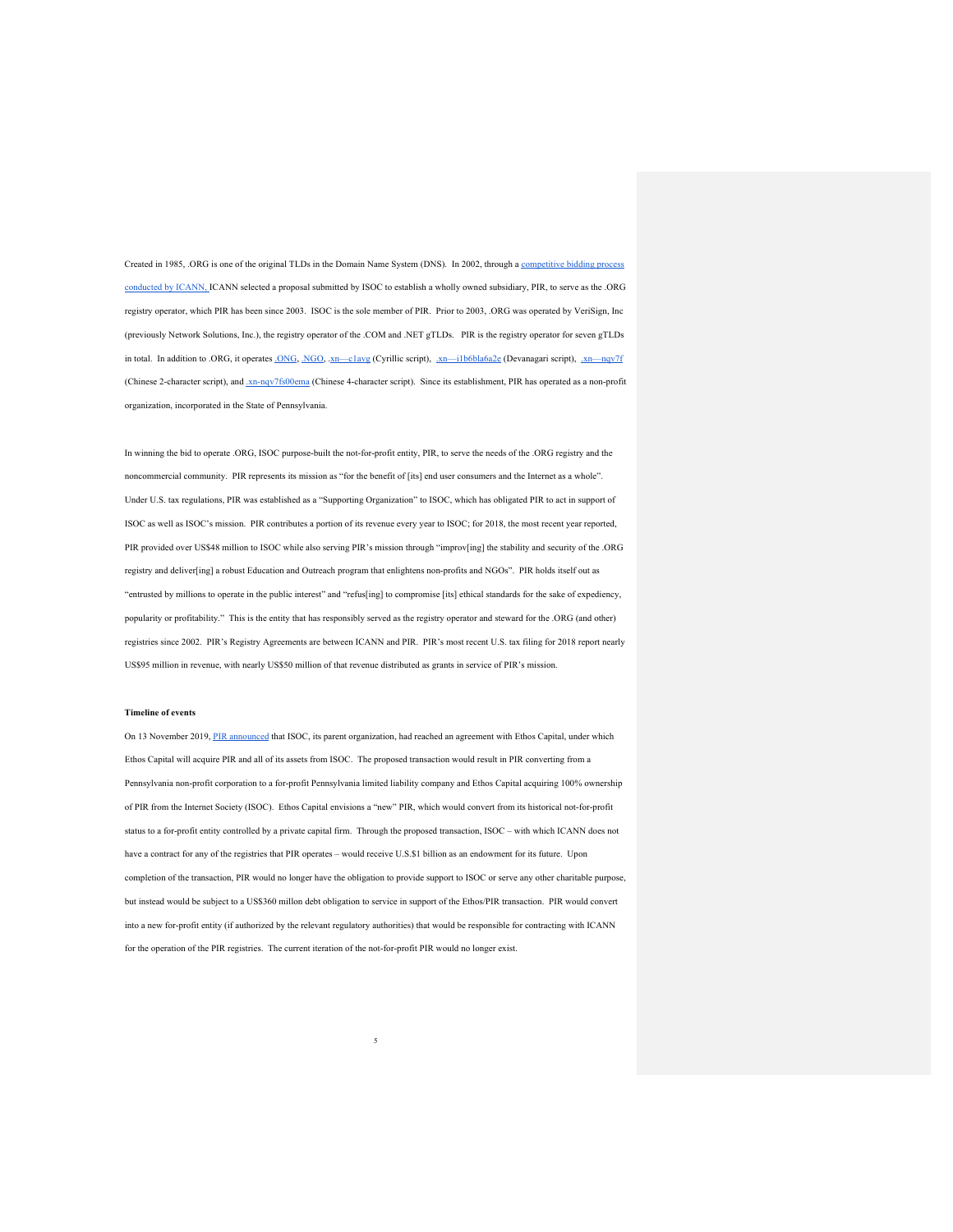On 14 November 2019, PIR formally submitted to ICANN a "Notice of Indirect Change of Conttol and Entity Conversion" (Change of Control Request) in advance of closing the proposed transaction between Ethos Capital and ISOC. After review of the information provided by PIR in the 14 November submission, ICANN requested additional information from PIR on 9 December 2019. Additionally, on 9 December 2019, John Jeffrey, ICANN org's General Counsel and Secretary, sent a letter to the CEO's of both PIR and ISOC, requesting both organizations to commit to completing the process in an open and transparent manner, including the agreeing to the publication of questions from ICANN org and the responses from PIR. PIR responded to ICANN org's request for additional information on 20 December 2019, and later agreed to publication of PIR's responsive materials, documents subject to limited redaction by PIR.

As the initial deadline for ICANN org to respond to PIR by either providing or withholding consent to the proposed change of control was 19 January 2020, ICANN and PIR agreed on 17 January 2020 to extend the deadline by 30 days to 17 February 2020. On 14 February 2020, the deadline was extended again by mutual agreement to 29 February 2020. On 19 February 2020, ICANN org requested additional information from PIR as part of its diligence process, and on 21 February 2020 agreed with PIR to an extension to 20 March 2020. PIR responded to ICANN's information request on  $4$  March 2020. On 17 March 2020, the two organizations agreed to an extension to 20 April 2020, and on 16 April 2020, a final extension was agreed upon, giving ICANN until 4 May 2020 to respond to PIR's request. On 3 April 2020, ICANN provided PIR with two sets of questions for additional information. One set of questions are in follow-up to previous ICANN inquiries designed to further understand the proposed transaction and its potential effect on PIR and the .ORG top-level domain (TLD). The second set of questions relate specifically to the PICs proposed by PIR to be included in the .ORG registry agreement. Following receipt of the questions, PIR submitted an updated proposal for its PICs on 7 April 2020. On 8 April 2020, ICANN posted a public notice that PIR's provided an updated proposal. On 12 April 2020, PIR submitted to ICANN responses to the other questions posed on 3 April 2020. While PIR identified many portions of those responses as confidential, and therefore ICANN org could not post those portions on its website, the ICANN Board was provided with access to all materials submitted by PIR.

#### **ICANN's Evaluation Process**

Due to the circumstances of the proposed PIR change of control, including its planned conversion to a for-profit entity, ICANN org requested extensive additional information from PIR, including regarding details of the transaction structure, financing and other funding sources, the parties involved, the role of the Pennsylvania authorities, information related to financial resources and operational and technical capability, how the "new" PIR would be responsive to the needs of the non-commercial community, what input the .ORG community had provided to PIR on the proposed transaction and how that community input would be reflected in the operations of the "new" PIR. This evaluation of the proposed transaction, which includes the diligence imposed by the ICANN-adopted specification or policy on registry operator criteria in effect, incorporated review of financial resources, operational and technical capabilities, the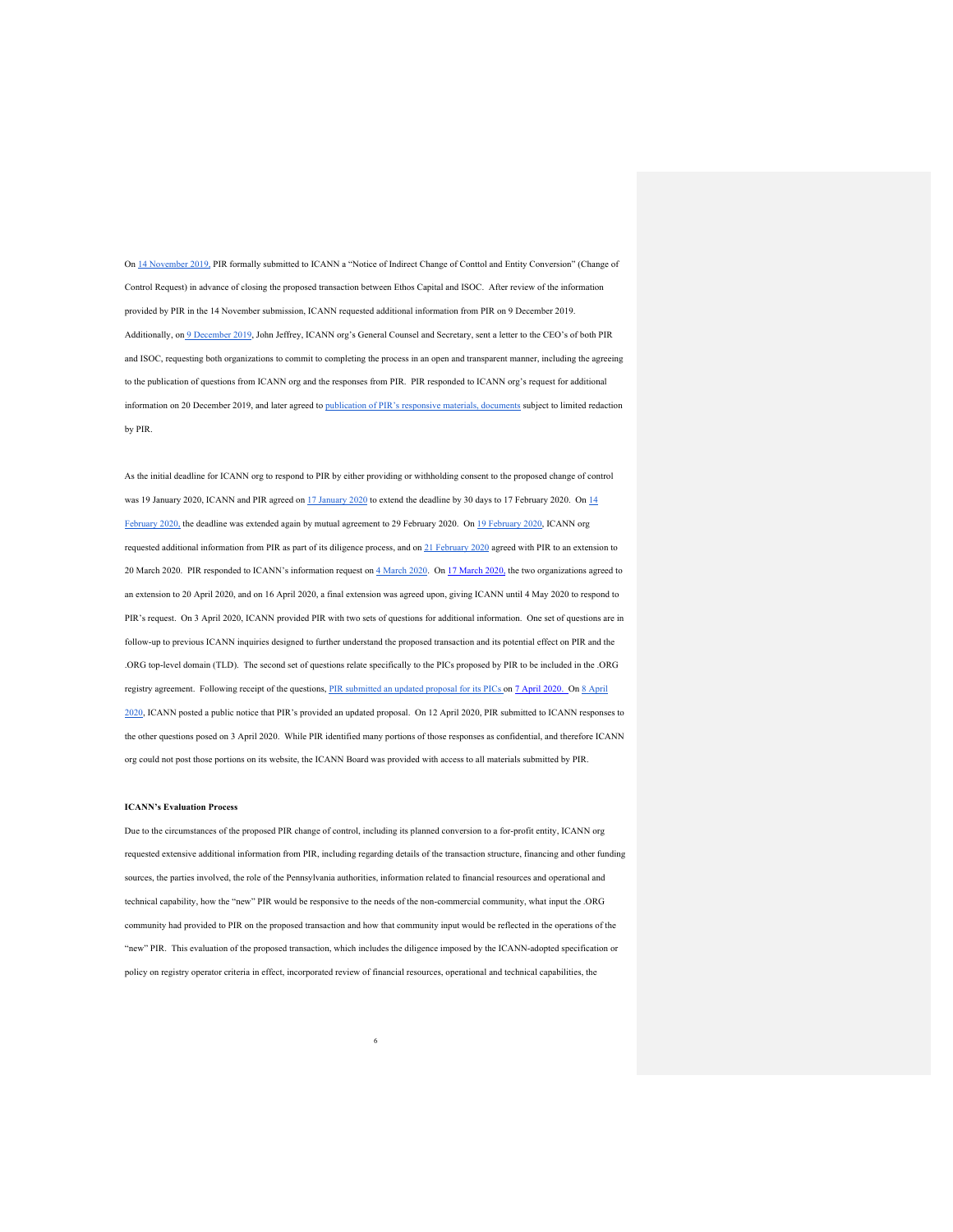transaction structure, background screening and other components. This diligence process is part of ICANN org's responsibility in evaluating this proposed Change of Control Request, and the Board has remained apprised of ICANN org's review throughout the process.

ICANN org's evaluation of PIR's Change of Control Request was more comprehensive than the evaluation that ICANN org has conducted over other change of control requests. This was necessary under the circumstances and due to the extremely unique nature of the proposed change. This Change of Control Request for PIR's Registry Agreements includes the largest registry to date to be subject to the change of control process, and we understand the proposed transaction is the most complex that has been submitted for review. Hundreds of pages of supporting documentation have been produced by PIR in multiple responses, detailing multiple levels of new entities intended for creation to support the future PIR LLC in operating under PIR's Registry Agreements. Section 7.5 of PIR's Registry Agreements with ICANN require that PIR seek ICANN's written approval for the change of control, and that ICANN must not unreasonably withhold that approval. Section 7.5 of PIR's Registry Agreements also gives ICANN the right to request additional information from PIR regarding the proposed transaction. PIR's Registry Agreements also permit ICANN to evaluate the proposed change of control transaction under the totality of the circumstances, including the public interest and the interests of the .ORG community

The Board has deliberated and discussed this issue with ICANN org 30 separate occasions, receiving current updates and providing ICANN org with direction concerning next steps. ICANN org has devoted countless hours in consideration of all aspects of PIR's request, and the collective hours from Board members devoted to consideration of this issue total in the thousands. This intensive review is required under the circumstances, as ICANN is bound to, and it is in the public interest for ICANN to uphold, the principles that ICANN's multistakeholder community agreed to include within ICANN's contracts. ICANN is responsible for conducting a thorough review and evaluation to ensure that a change of control review is more than just an exercise of checking boxes. The ICANN Board and org, in the extensive evaluation of the proposed transaction, returned multiple times to PIR for more information, as well as to ISOC, to understand the impact of the proposed transaction

In reviewing the financial stability of PIR following the consummation of the proposed transaction, the ICANN Board noted that, following the transaction, PIR would have a significant amount of debt, and be obligated to service and ultimately repay a loan in the amount of \$360 million. The Board noted that the incurrence of this debt was not for the benefit of PIR or the .ORG community, but for the financial interests of ISOC, Ethos Capital and the other investors in the transaction. While PIR has provided financial projections to ICANN org that show the capacity of PIR to generate sufficient cash flow to service the loan and repay the debt at maturity, financial projections are by their nature speculative and generally unreliable, and do not account for unforeseen circumstances. As such, if PIR's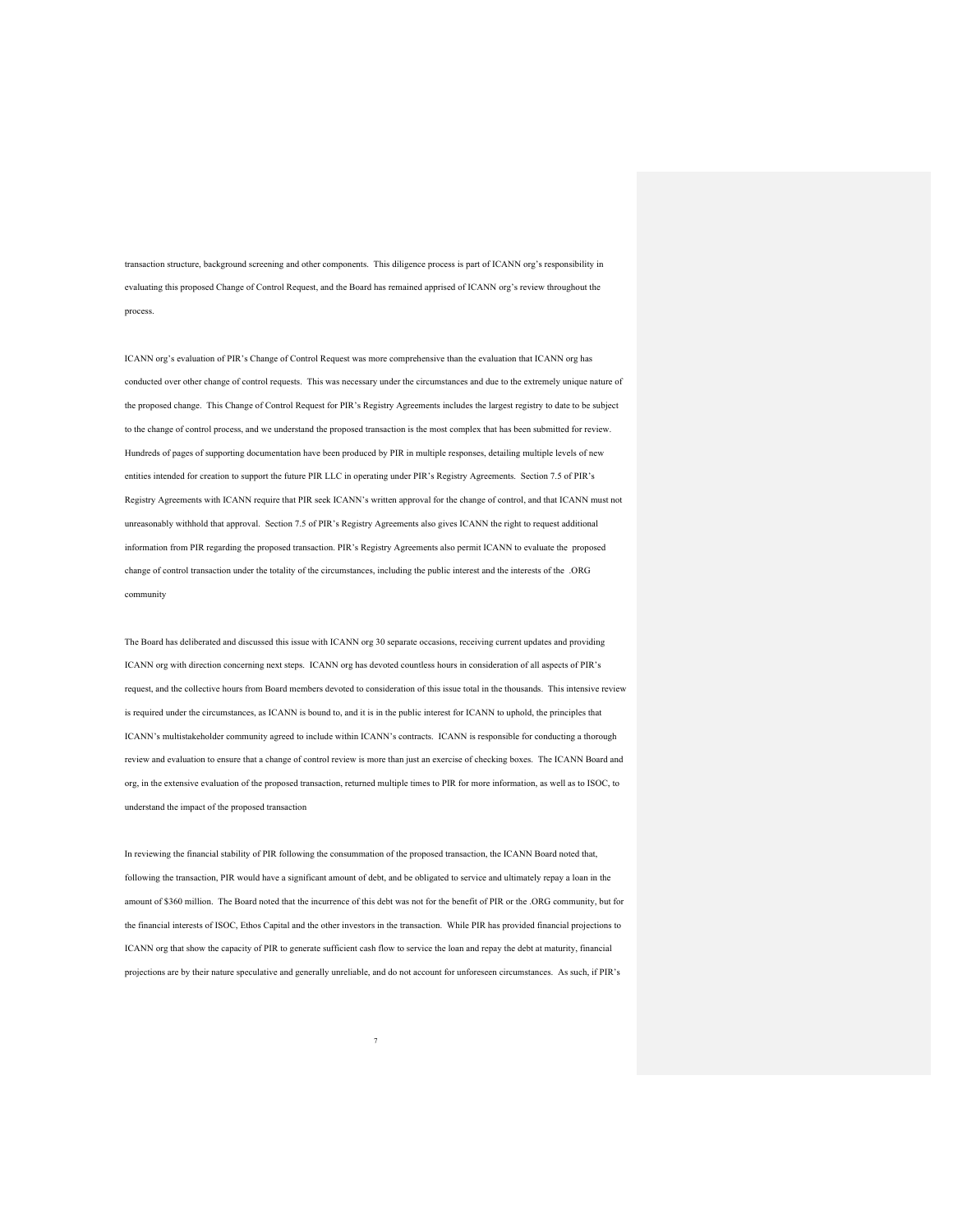financial projections are materially inaccurate, PIR could potentially fail to generate the cash flow needed to repay the debt at maturity, and there can be no certainty that PIR or Ethos Capital will be able to refinance the debt at maturity if necessary. Accordingly, the ICANN Board believes that burdening PIR with significant debt obligations could create uncertainty as to the long-term financial stability of PIR, particularly in light of the current and likely ongoing economic uncertainty.

Much of the public discourse around the proposed transaction also focused on the question of how the .ORG registrants would be protected and served. Both the ICANN and the PIR/.ORG communities have been very vocal about the proposed transaction. Almost immediately after the transaction was announced by ISOC/PIR/Ethos Capital, the ICANN org and Board started receiving correspondence related to the matter, with the first letter of concern coming from the Internet Commerce Association on 15 November 2019, just two days after the announcement. In total, ICANN has received over ## letters regarding this proposed transaction. A full inventory of the correspondence with relevant links to those publicly available on *ICANN's* correspondence page, is available in Appendix A to this Rationale. At ICANN67, the ICANN Board dedicated an entire live streamed public forum to hear from the ICANN community about the proposed PIR transaction, and published both a **transcript of the event**, and **answers** to questions that were not addressed in real time during the forum. Many of these communications focus specifically on the fact that, since 2002, PIR has been responsible for operating .ORG in a manner that serves the needs of the .ORG community, and that the information the public could access regarding the impact of the proposed transaction did not support the .ORG community in the same way. Many commenters discussed their concerns with the conversion of PIR to a for-profit entity, as for-profit entities held by private venture firms are understood to have a profit motive. In addition, commenters discussed their concerns with the removal of the protections embedded into PIR's not-for-profit mission of responsiveness to and engagement with its community, and discussed how that could impact the very policies able to be instituted at the registry level. The Board understands these concerns; the .ORG community has relied on PIR's commitments for nearly 20 years, and the proposed transaction fundamentally changes the PIR/.ORG community relationship. The Board must take that history into account, as well as the lack of meaningful engagement with that community in the design of the proposed transaction, as part of the reasonableness of withholding consent to PIR's request.

Part of how ICANN tried to address these community – and ICANN's – concerns was by continuously urging PIR, ISOC, and Ethos Capital to provide full transparency regarding the proposed transaction. Similarly, ICANN has attempted to provide the maximum amount of transparency possible throughout this process. This has included publishing the requests for information and the answers (subject to requested redaction by PIR for confidentiality reasons) to ICANN org's questions. Additionally, ICANN org has published several blogs and announcements from ICANN to the ICANN community designed to provide updates on the process.

8

**Commented [1]:** link to transcript **Commented [2]:** link to Q&A doc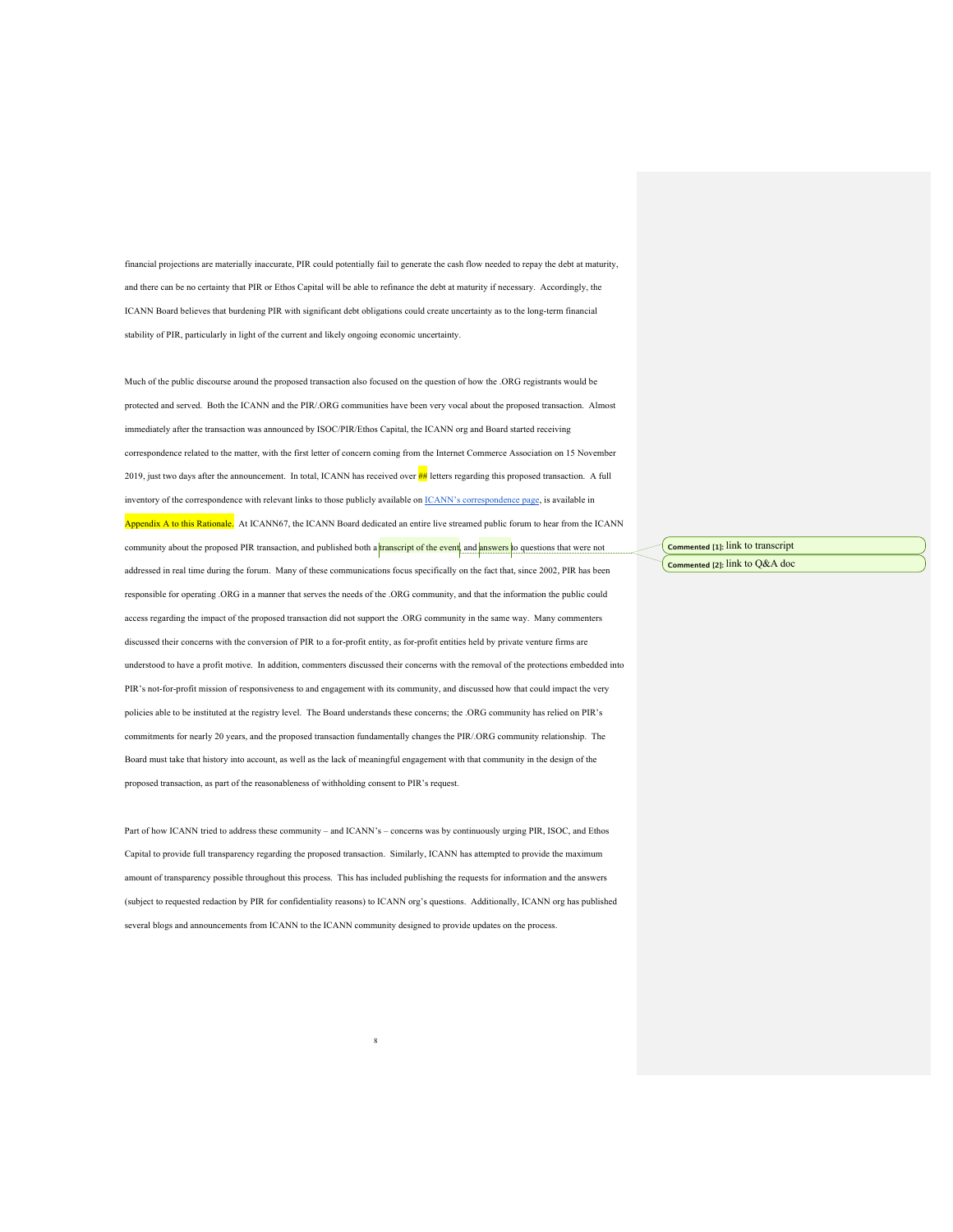Beginning in December 2019, PIR, ISOC and Ethos Capital began engaging with the .ORG community. They utilized webinars, blog posts, and press releases among other things in an attempt to listen and assuage concerns from their community related to this proposed transaction. According to PIR and Ethos Capital, *"we consistently heard three primary concerns expressed for the transaction: (1) pricing; (2) commitment to free expression; and (3) use of registrant and user data."* On 21 February 2020, PIR and Ethos Capital proposed to the .ORG community to voluntarily adopt a legally binding amendment to the .ORG registry agreement in the form of a Public Interest Commitment ("PIC") following the closing of the proposed sale of PIR to address concerns voiced by some in the .ORG Community. From 3 March through 13 March 2020, PIR conducted what it called a "Public Engagement Period" where PIR and Ethos Capital collected written feedback about their proposed PIC, and addressed the feedback in a summary on their website dedicated to the proposed transaction. PIR submitted a proposed PIC to ICANN for consideration on 16 March 2020. On 7 April 2020, PIR submitted an updated PIC to ICANN for consideration, with changes addressing certain of the questions ICANN posed regarding the 16 March proposal.

The 7 April version of the PIC outlines five primary commitments for PIR:

- 1) A commitment to restrict price increases based on a specified formula until June 2027 (2 years prior to the end of the term of the current Registry Agreement). This includes a table clearly listing the maximum allowable wholesale price of a .org domain name for each of the 8 years.
- 2) The creation of a Stewardship Council to provide independent advice to the registry operator regarding modifications proposed by PIR to certain registry policies regarding:(x) censorship and freedom of expression; and (y) use of .ORG registrant and user data (the "Designated Policies"). The Stewardship Council would have the binding right to veto any modification to the Designated Policies.
- 3) To establish a "Community Enablement Fund" (without a specific fund amount) to provide support for initiatives benefiting .ORG registrants.
- 4) To produce and publish an Annual Report that self-assesses compliance with the PIC. The Annual Report will also include a transparency report disclosing the number of .ORG domain name registrations that were suspended or terminated by Registry Operator during the preceding year under Registry Operator's Anti-Abuse Policy or pursuant to court order.
- 5) A commitment to allow any subsequent revisions to the PIC to undergo ICANN's public comment process as part of ICANN's consideration of such proposed revisions.

Following ICANN org and Board's review of the proposed PIC, ICANN shared feedback with PIR regarding the commitment related to the Stewardship Council and its role. PIR noted its intention to revise the PIC in line with the concerns identified by ICANN, and PIR committed that its PIC could be updated to support the Stewardship Council having powers related to enforcement as well as development of relevant policies, and in a way to make ICANN org's enforcement powers capable of objective application. The Board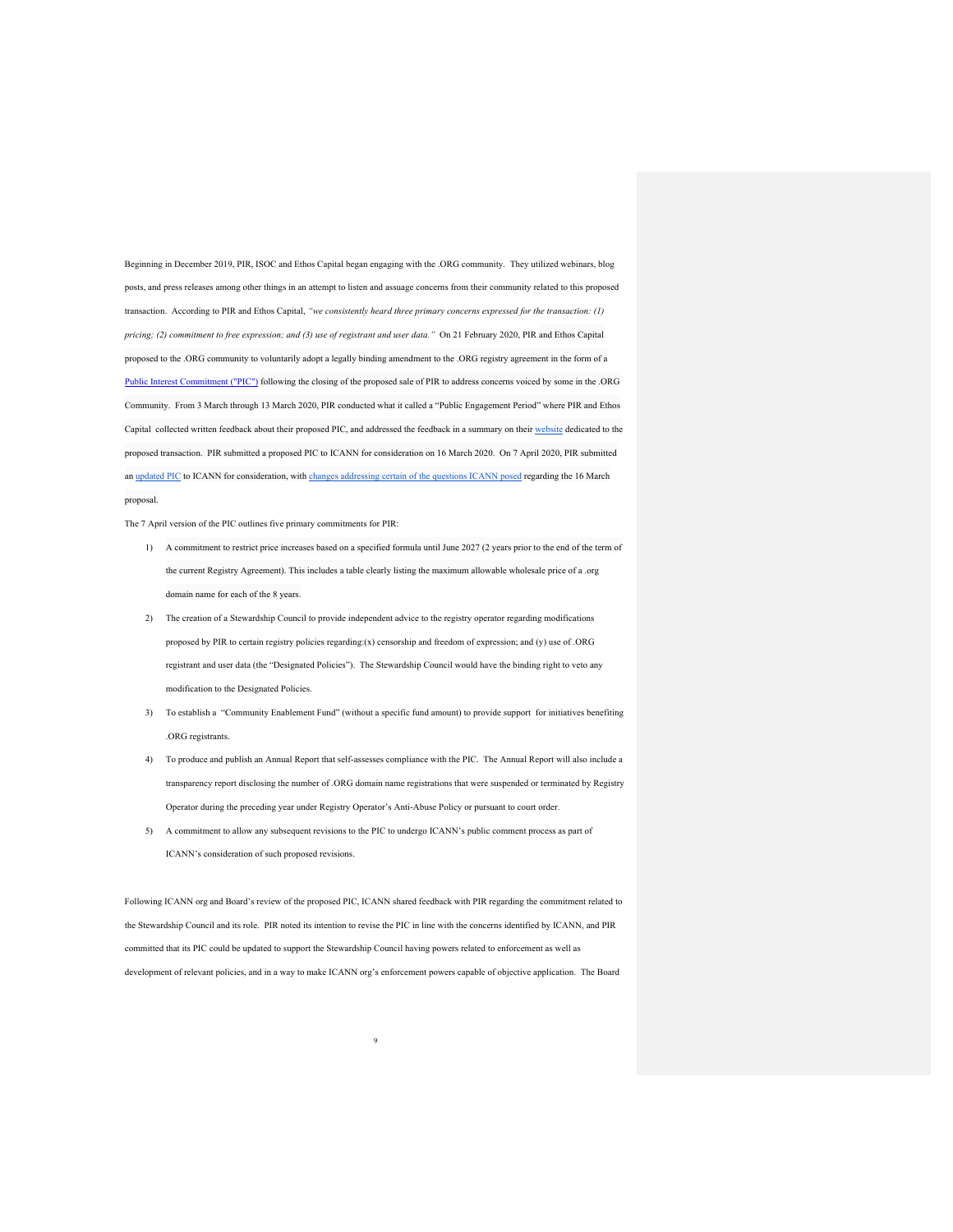notes that a majority of the comments received during the public notice period continue to raise concerns and questions about the future commitments for how PIR will continue to serve the .ORG community, as well as about the process within ICANN to reach a decision on PIR's request.

Other than the pricing issues, the items addressed in the proposed PIC are similar to those that are currently embedded within PIR's structure. Whereas PIR today has an Advisory Council embedded into its structure to serve as an intermediary between end users and PIR, and remaining accountable to that group is within PIR and ISOC's control, the "new" PIR would look to ICANN to enforce that community relationship through an untested "Stewardship Council" through the PICs governing PIR's relationship with that Stewardship Council, including on matters of PIR's internal policies. Although the PICs address some of the accountability concerns, the ICANN Board is not satisfied that ICANN org should be the new backstop for holding PIR accountable to its community as contemplated under the PICs. PIR has operated for nearly 20 years with internal mechanisms to support and protect its community. PIR and Ethos clearly recognize that responsiveness to the .ORG community is an important element for the success of this proposed transaction; it is unreasonable to now expect ICANN to accept that burden of enforcement in order to allow PIR and Ethos' preferred corporate structure to move forward. In addition, while intended to include members who are independent of PIR and Ethos Capital, the membership of the Stewardship Council is subject to the approval of PIR's board of directors and, as a result, could become captured by or beholden to the for-profit interests of PIR's owners and therefore are unlikely to be truly independent of Ethos Capital or PIR's board. The Board's concerns here have also been raised by many people or entities who shared their thoughts with ICANN after public notice was provided on the 7 April 2020 revision to PIR's revised PIC.

The ICANN Board also remains concerned with the lack of transparency concerning Ethos Capital's exit strategy for the PIR investment or its plans relating to capital disbursements from PIR's operations to Ethos Capital and the other investors. Ethos Capital has maintained that its investment horizon is 10 years and that it has no current plans to distribute excess PIR capital to investors. ICANN cannot be assured that Ethos Capital's investment horizon will not change (as there is no enforceable commitment in this respect) or the minority investors in the transaction will not pressure Ethos Capital to pursue an exit from PIR prior to 10 years. In addition, while PIR has advised ICANN that there will be certain limitations on PIR's ability to distribute capital to its investors (such as covenants in credits agreements relating to the \$360 million of debt incurred to help finance the transaction), the Board cannot be assured that such distributions will not be made, which could cause PIR to be drained of its financial resources.

In addition, ICANN considered the fact that Ethos Capital is a recently formed private equity firm, without a history of success in owning and operating a registry operator. While it is anticipated that PIR's existing management team will continue post-closing, there is no guarantee that such management will in fact remain at PIR post-closing for an extended period of time. In addition, the fact that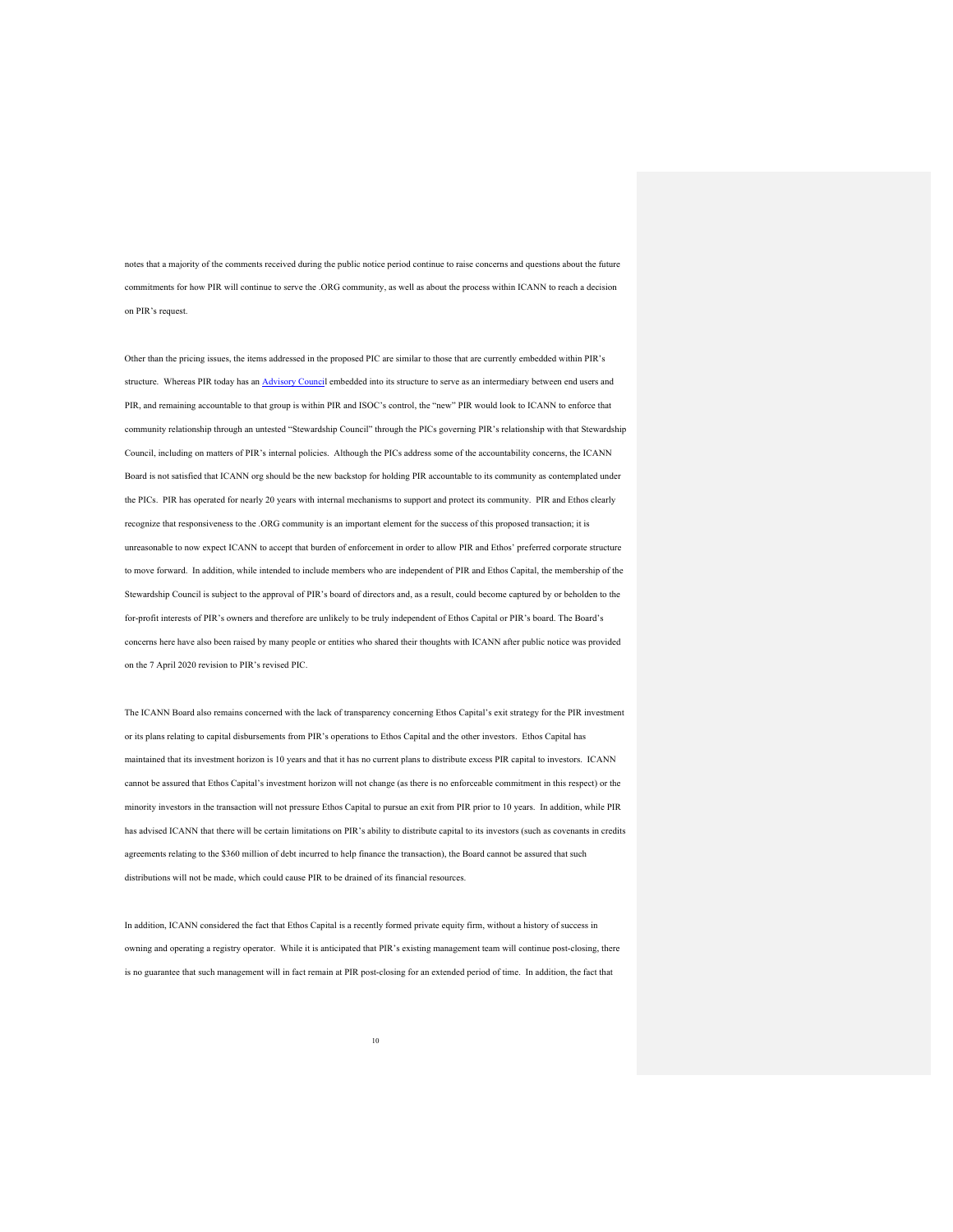Ethos Capital's founder was a managing partner that led his prior private equity firm's acquisition of Donuts only demonstrates a track record of acquisition and does not demonstrate an ability or track record of successfully operating a registry operator, particularly one of the size of .ORG. Thus, Ethos Capital's lack of experience and success in operating a registry operator is concerning for a registry with over 10.5 million domain name registrations.

The ICANN Board also considered the information provided by PIR concerning the investors involved in the transaction, and noted that PIR declined to provide the specific ownership interests of the investors in the transaction (it only provided general categories of ownership levels). In addition, ICANN has not been provided detailed information concerning various minority investors (many of whom are entities, likely with additional investors), including vehicles through which significant minority investors (the apparent second largest investor to Ethos Capital) will make its investment.

The ICANN Board also considered the ability of PIR to engage in the business operations and practices that Ethos Capital and PIR argue will benefit the .ORG community solely as a result of the transaction. No evidence has been provided to ICANN that demonstrates that PIR (as a non-profit entity) is not currently able to pursue these valuable business initiatives, which could benefit the .ORG community, without the risks associated with the consummation of the transaction.

Since the time that ISOC, PIR and Ethos Capital announced the proposed transaction, there has been misunderstanding of ICANN's role. Many have been looking to ICANN to answer questions that are better posed to ISOC or to Ethos Capital. Many appear to be looking to ICANN to cure an apparent lack of engagement by ISOC with ISOC's community through engagement with ICANN and the ICANN community, even though many of the decisions made by ISOC in solicitation and acceptance of Ethos Capital's proposal are outside of the type of decisions that are able to be changed through ICANN. However, the ICANN Board has endeavored to, and encouraged and directed ICANN org to, allow for engagement opportunities, such as the public forum highlighted above. The Board is aware of and has considered each of the letters sent to it, and has followed this issue very closely.

#### **Reviews by the California and Pennsylvania Authorities of the Proposed Transaction**

#### *California Attorney General*

On 23 January 2020, ICANN received a subpoena from the Office of the Attorney General of the State of California (CA-AGO) regarding the proposed transfer of PIR from ISOC to Ethos Capital. The CA-AGO, which by statute supervises the operations of all notfor-profit entities in California, including ICANN, states that it is "analyz[ing] the impact to the nonprofit community, including to ICANN." Subsequent to ICANN's receipt of this letter, the CA-AGO requested more time to complete his review. The letter served as one factor in ICANN org requesting more time from PIR to complete the review of the transaction , as the ICANN Board and org had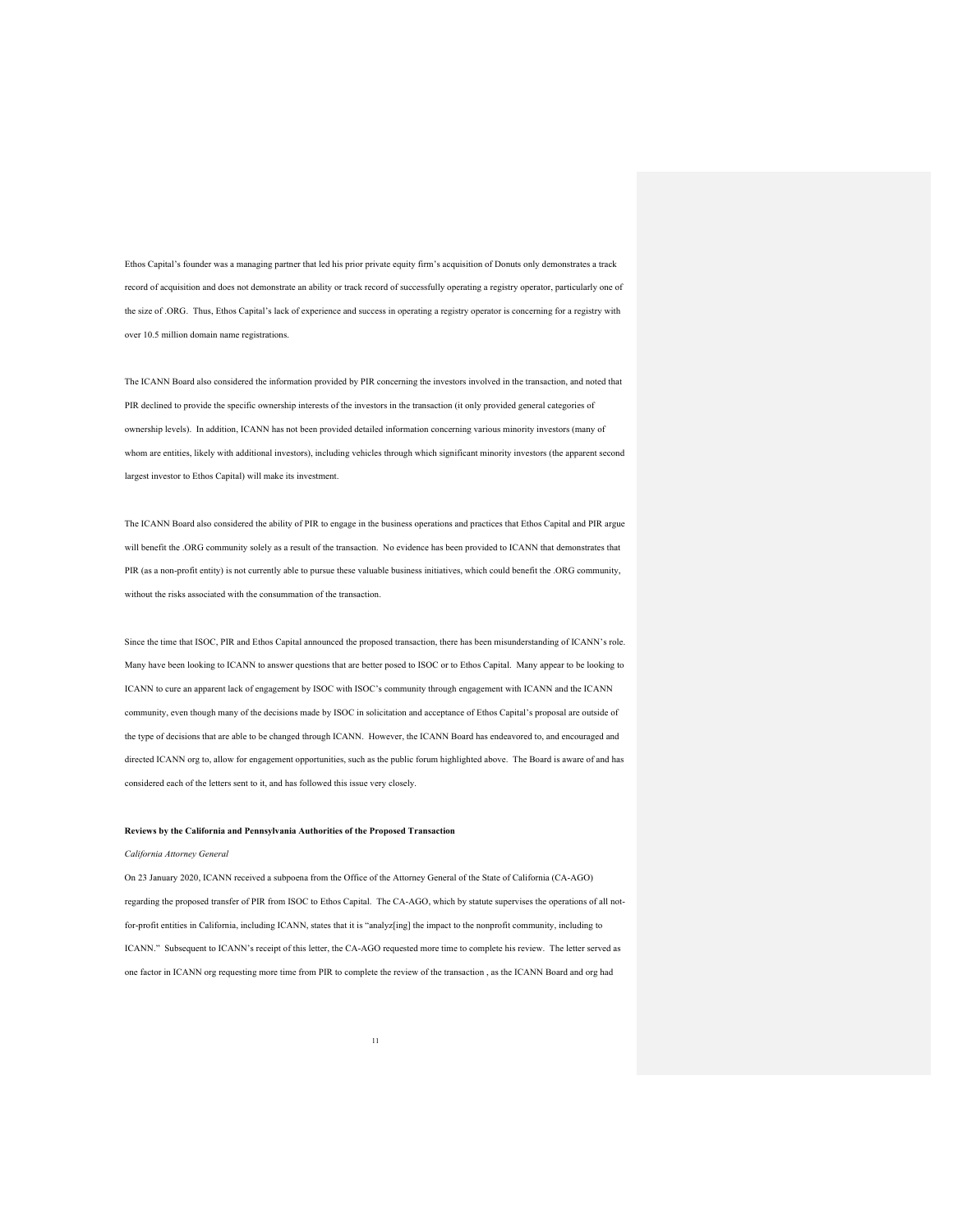already identified that ICANN needed additional information for its due diligence, and additional time was needed for ICANN's review.

On 15 April 2020, ICANN received another letter from the CA-AGO regarding PIR's change of control request. In this letter, the CA-AGO "urge[d] ICANN to reject the [proposed] transfer of control" based on a determination that it "raises serious concerns." Citing ICANN's commitment to pursue the public interest as expressed in its Articles of Incorporation, the CA-AGO opined that, if permitted to purchase PIR, "Ethos Capital . . . will no longer have the unique characteristics that ICANN valued at the time that it selected PIR as the nonprofit to be responsible for the .ORG registry."

The CA-AGO cited concerns such as the uncertainty about Ethos Capital as a brand-new entity, the private investors involved in financing the transaction, and the future operation of the .ORG registry, including the adequacy of PIR's future revenues and a lack of transparency regarding Ethos Capital's future plans. Based on the foregoing, the CA-AGO deemed these risks particularly serious in light of "the unique nature of the .ORG community" and concluded that approval of the transaction "may place at risk the operational stability of the .ORG registry." The CA-AGO also highlighted its concerns with how PIR's need to service debt obligations could impact the continued viability of the .ORG registry. In light of these and other concerns, the CA-AGO concluded that "the .ORG registry and the global Internet community – of which innumerable Californians are a part – are better served if ICANN withholds approval of the proposed sale and transfer of PIR and the .ORG registry to the private equity firm Ethos Capital." The CA-AGO stated that "[i]n light of . . . the objectives stated in ICANN's articles of incorporation and bylaws . . . ICANN must exercise its authority to withhold approval."

ICANN is a non-profit public benefit corporation organized under the laws of the state of California. As such, the CA-AGO asserts authority over ICANN in several relevant respects. Because ICANN is registered as a charitable nonprofit corporation, the CA-AGO asserts regulatory power over ICANN pursuant to the California Supervision of Trustees and Fundraisers for Charitable Purposes Act. *See, e.g.*, Cal. Gov. Code section 12596 (authorizing Attorney General to maintain action "to enforce a charitable trust" with respect to covered charitable entities); section 12598(a) (authorizing Attorney General to maintain action "for ensuring compliance with trusts" as to such entities; authorizing Attorney General action "for ensuring compliance with . . . articles of incorporation", and authorizing Attorney General to "protect[] assets held by charitable trusts and public benefits corporations"). The CA-AGO also asserts more general corporate regulatory authority over ICANN pursuant to its powers under the California Corporate Code. *See, e.g.*, Cal. Corp. Code section 5250 (authorizing the CA-AGO to address a "fail[ure] to comply with trusts which [a corporation] has assumed" and authorizing the Attorney General to redress a "depart[ure] from the purposes for which [a corporation] is formed").

**Commented [3]:** link to 15 April letter. See https://www.icann.org/en/system/files/correspondence/becerr a-to-botterman-marby-15apr20-en.pdf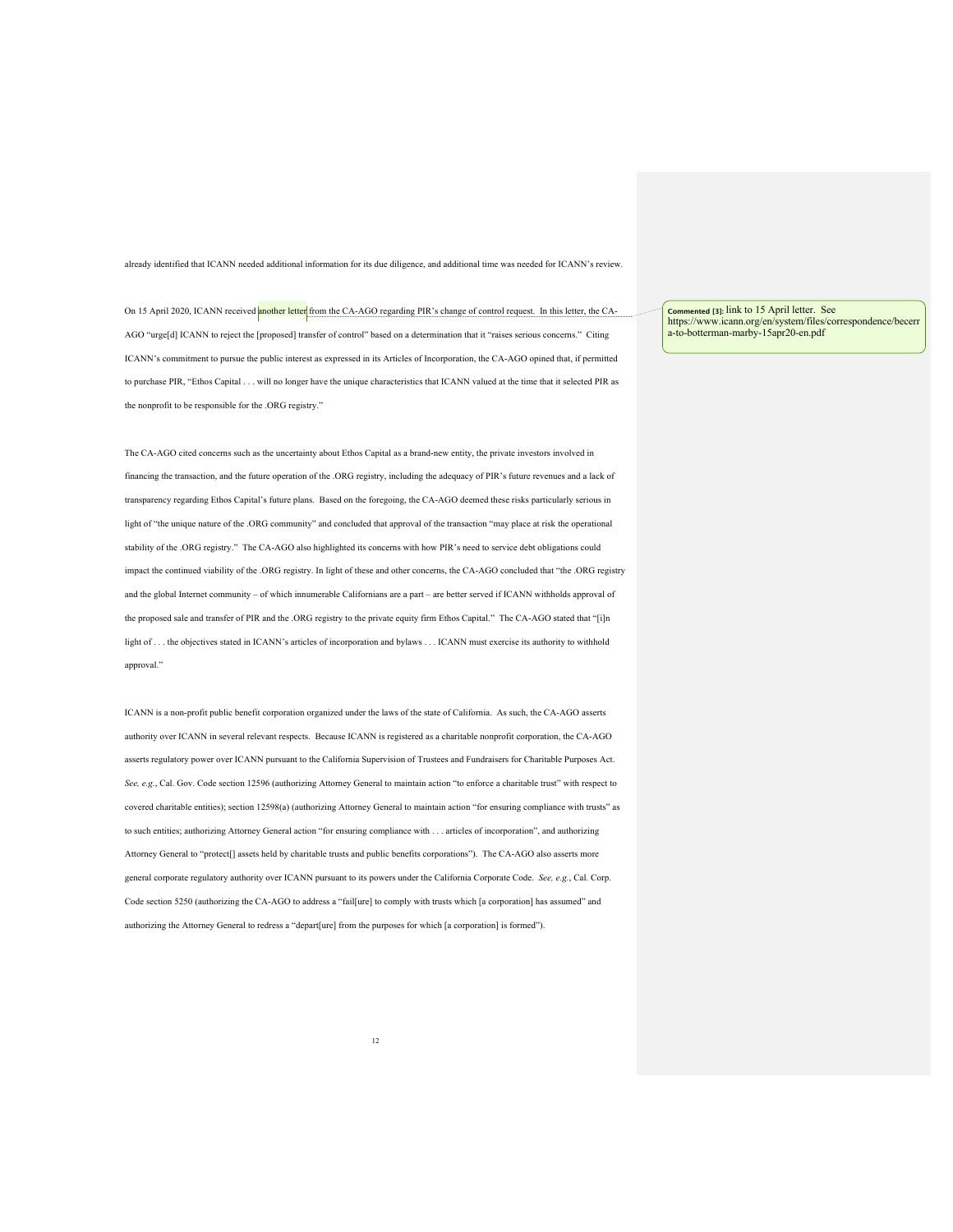The CA-AGO explained its understanding of what ICANN's Articles of Incorporation and Bylaws, and the mission defined therein, compel ICANN to do when considering PIR's request. In its authority to speak for the public interest for California, the CA-AGO determined that California's public interest in the .ORG registry running as a home for noncommercial entities, and that the public interest would be better served by ICANN withholding approval of the change of control. As the CA-AGO's letter observes, its determination is buoyed by the significant opposition received from other organizations and politicians, with virtually no counterbalancing support except from the parties involved in the transaction and their advisors.

The Board recognizes that the CA-AGO's 15 April 2020 letter might not reflect all recent information submitted by PIR to ICANN or directly to the CA-AGO in connection with the PIR's request. That, combined with the CA-AGO's closing note that it continues its investigation and will take "whatever action necessary to protect . . . the nonprofit community" support ICANN in its determination that it is reasonable to withhold consent at this time. The ICANN Board's action is also reasonable in light of its consideration of the role of the CA-AGO in overseeing whether ICANN is acting in compliance with its Articles of Incorporation. The Board takes the CA-AGO's inputs seriously both in the substance and in impact. . Further, in considering the CA-AGO's letter as part of its overall evaluation process, the Board also considered the statement by the CA-AGO that approval of PIR's change of control request would be in contravention of the CA-AGO's declared public interest, and considered that statement in line with all of the other circumstances of the transaction as available to the Board, and concurs in some of the factors that contribute to the CA-AGO's urged outcome.

The ICANN Board considers the CA-AGO's letter as one aspect of support for the reasonableness of withholding consent from the requested change of control, but the letter does not alone determine or require this outcome. The Board considers all of the aspects of the proposed transaction and the information available to the Board.

#### *Pennsylvania Attorney General*

The Pennsylvania Attorney General also has a role in oversight of PIR, and in reviewing the proposed conversion of PIR from a not-forprofit to a for-profit entity. The ICANN Board understands that the Pennsylvania process will not be completed prior to 4 May, and therefore ICANN does not know at this time either the PA Attorney general's view on the proposed conversion of PIR to for-profit status, or whether the relevant court in Pennsylvania will authorize the conversion. The Board notes that the lack of approval from the Pennsylvania authorities has remained an area of concern for the Board, and weighs towards the reasonableness of the Board's withholding consent at this time. The Board notes that understanding how the Pennsylvania authorities evaluate Pennsylvania's public interest in considering the proposed conversion is a relevant and missing piece of information today.

#### **Conclusion**